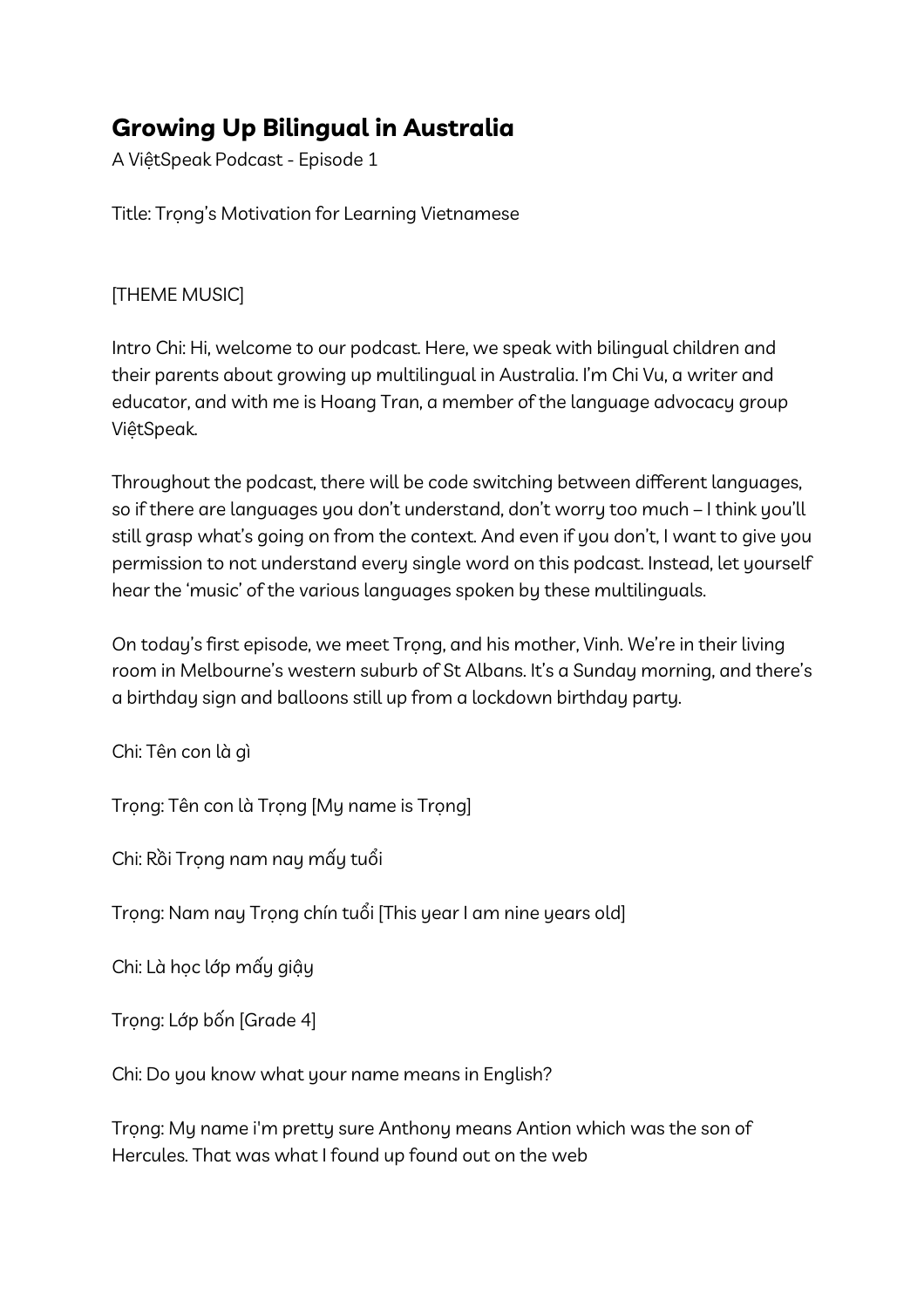Chi: Oh okay what about Trọng?

Trọng: Trọng means, my mom said that it was like VIP or something was special. I don't knowThat was just what she said.

Chi: Yeah yeah, that's a good um way of translating. Um I think it's like someone worthy of respect.

Trọng: Oh. My mom also said that it mean like they're not worthy of respect but like respectful to others.

Chi: When you were four, you said.

Trong: Four to five

Chi: Four or five, you said that you decided you wanted to learn Vietnamese.

Trọng: Yeah, so I could talk to my grandparents

Chi: Aha was there an incident where you felt oh I can't talk to my grandparents?

Trọng: Well like usually when I go to my grandparents I like to play games. And then my mom kept on yelling at me to like stop or something

Chi: Right. All right so you're at your grandparents and you're just playing video games but you [00:47] can't talk to them because your vietnamese is not strong enough right?

Trọng: Yeah, because I had to try and think um remember some words but I couldn't process that process them correctly so I just, I just talked English

Chi: What was the feeling you had when you tried to talk but you couldn't um?

Trọng: I just felt like an ice block just standing there melting.

Chi: Oh, okay and so you've been doing Vietnamese on Saturday since what age?

Trong: Since um like four or five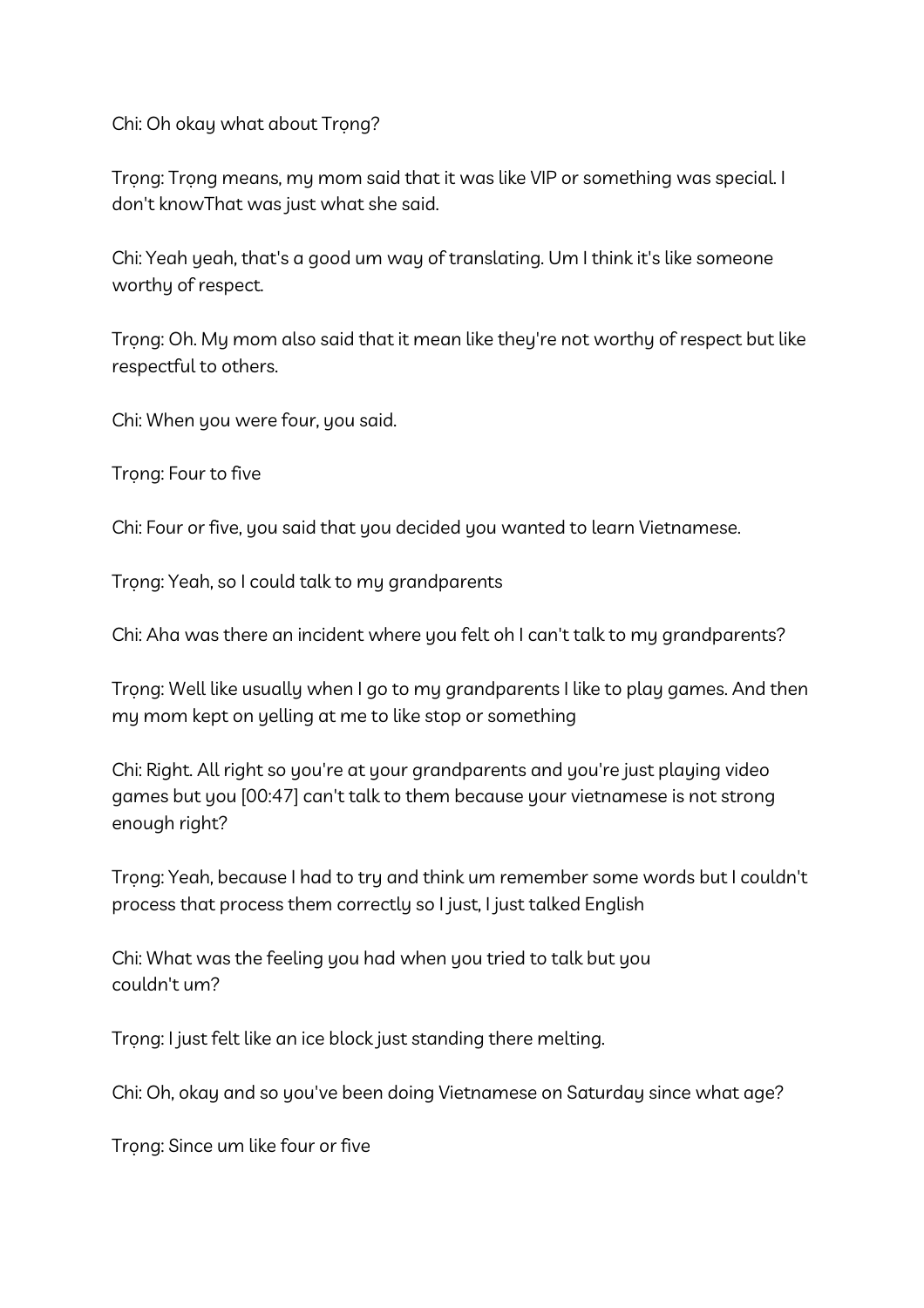Chi: And so you do you feel pretty confident

Trọng: Well I feel confident since that my parents don't I don't let my parents help tutor me or something

Chi: Oh right yes yes, because they offered to tutor you in Vietnamese

Trọng: Yeah but like, like they just said offered me to help with my vietnamese stuff

Chi: And you said no

Trong: yeah

Chi: Why was that, are they terrible teachers?

Trong: They're not terrible teachers, I just wanted to try and be independent on that one.

Chi: Um, ok. Why is it better to kind of be independent on on that one?

Trọng: Well i just wanted to be independent because most of the stuff my mom helped me with, sometimes she would help me with homework but now I do it myself. She, my dad used to write in the diary my reading diary for me but now I do it myself. I just want to be a bit more independent for like later, later on in life.

Chi: Yeah, what happens later on in life?

Trọng: Well like later on in life my parents won't be there anymore so I just wanted to try and learn to be by myself and independent

Chi: Oh yeah yeah, that's true isn't it so you know because parents get older and

Trọng: They pass away

Chi" yeah and and so one day you will be an adult and you won't have your parents or your grandparents around and you have to you know make decisions right you have to be able

Trọng: Yeah, to try and go there like just live life myself yeah after that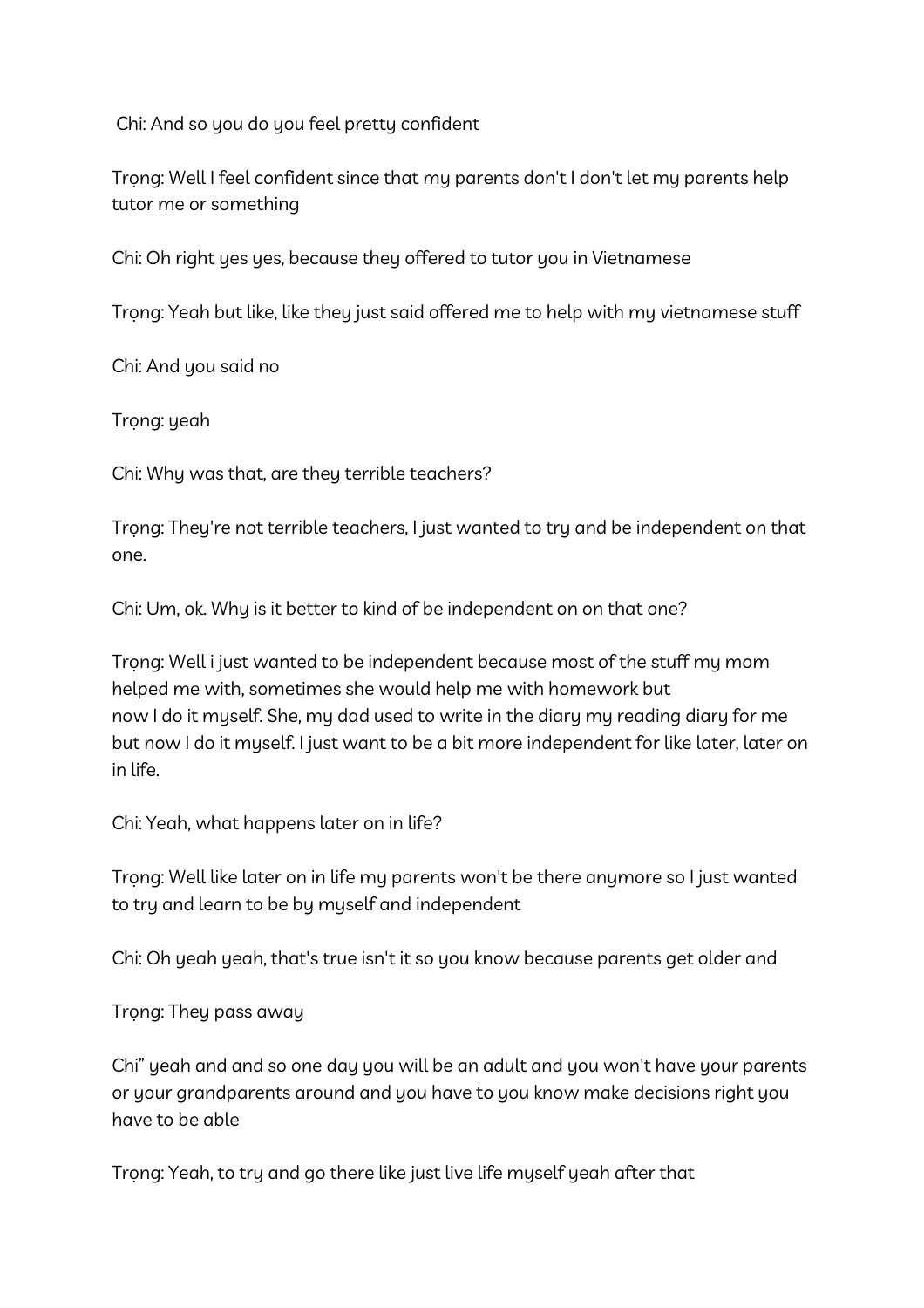Chi: Uh, are there any advantages to knowing two languages?

Trọng: It's an advantage um because I can say other words that other people won't know when they're like bullying me or something, so it gives me a bigger advantage

Hoang: Do you think it's helping you talk with your grandparents?

Trọng: Uh I don't really know since like, I've when I, I usually stammer a lot and then it's hard for me to talk

Chi: Ah, would you stammer in, because you're not stammering now is it the stammering um sometimes only in Vietnamese or both?

Trong: It's usually in English and Vietnamese

Chi: Oh okay, so um learning Vietnamese has you given you more confidence?

Trọng: Yeah, it gives me a bit more confidence than usual.

Chi: When you are speaking um in Vietnamese do you feel that you are different? Does it feel different to when you are speaking English?

Trọng: It doesn't really feel different when I write it since like I already know the letters and then. But like the only different thing to writing is like the, um the things, the dấu sách, um the, I forgot what it's called.

Chi: Yeah the, mấy cấy dấu, like diacritics right, dấu sách, dấu huyền, yeah. So what about speaking, do you notice?

Trọng: I don't, I notice like um how I talk is different than how I usually talk in English

Chi: Yeah can you tell me more?

Trọng: Like when I talk it sounds like different when I say, well some things sound similar like con kỷ sounds like monkey but it also sounds like donkey. [LAUGHTER]

Hoang: So do you ever talk Vietnamese with your friends at school?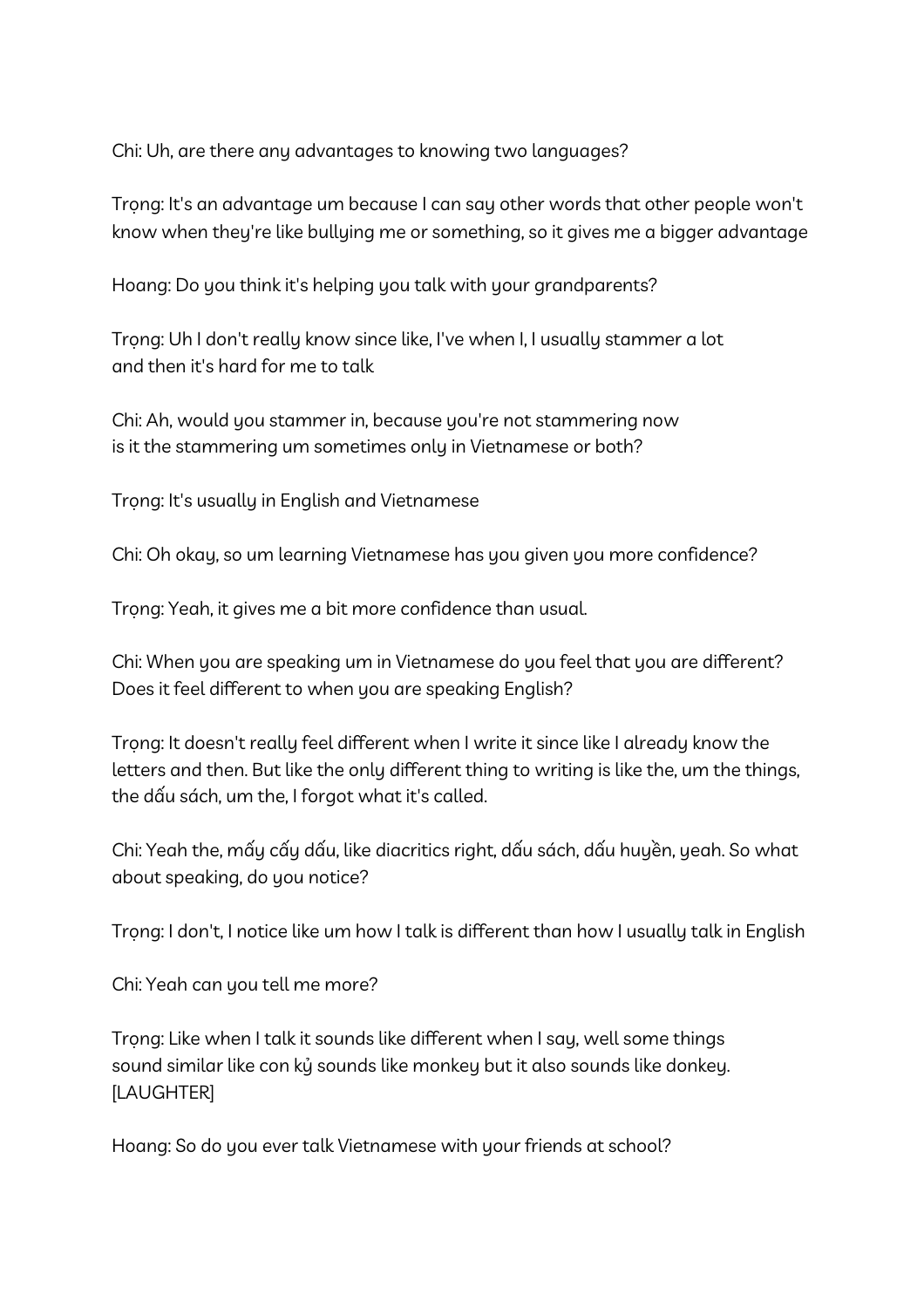Trọng: Well I would, well used-to sometimes, but like only the ones who understand. But in my school, there's like only a few people of Vietnamese.

Chi: When would you speak to them in Vietnamese?

Trọng: Well um, speak to them in Vietnamese when sometimes, if I want to say secret stuff to them, in private.

[THEME MUSIC]

Chi: Tên chị là gì?

Vinh: Em tên là Vinh. Hi my name is Vinh, I'm ế years old. I came here when I was 14 years old but I didn't live in Vietnam consistently, total of 8 years. I left Vietnam when I was 5 years old and stayed at a refugee camp in Hong Kong for 6 years before I returned to Vietnam. After that I was sponsored to Australia when I was 14. Yes I have two kids. The older one, the oldest is 9 years old and the youngest is 3 years old, so there are 6-years gap. Bé lớn là ₫ược chín tuổi, bé nhỏ là ₫ược ba tuổi. Hai bé cách nhau đúng sáu nam.

Chi: What surprised you about um your kids learning Vietnamese, what has been surprising or unexpected

Vinh: Yeah um, I'm very very surprised one day um the the older ones say "Mommy I want to go to Vietnamese school," and then I said "Why?" He said "It's because I want to learn Vietnamese to speak with my grandparents" he said. Wow, that's amazing because, you know that's, which means he have, he love his grandparents.

Thường thì em hay tâm sự với con on-the-go. Majority of time I talk to them on-thego, on the road. Before with Anthony he was knew all the traffic signals when he was little boy. I said to him red light you have to stop green light you go yellow light you have to prepare to stop so he knows everyone turn left right and so on. I teach him on-the-go because the truth is I don't have much time at home to play and because of that I take the time to take him to all the events, people will see me show up at the majority of events everywhere.

Chi: Trọng was telling us that you and your husband sometimes sing karaoke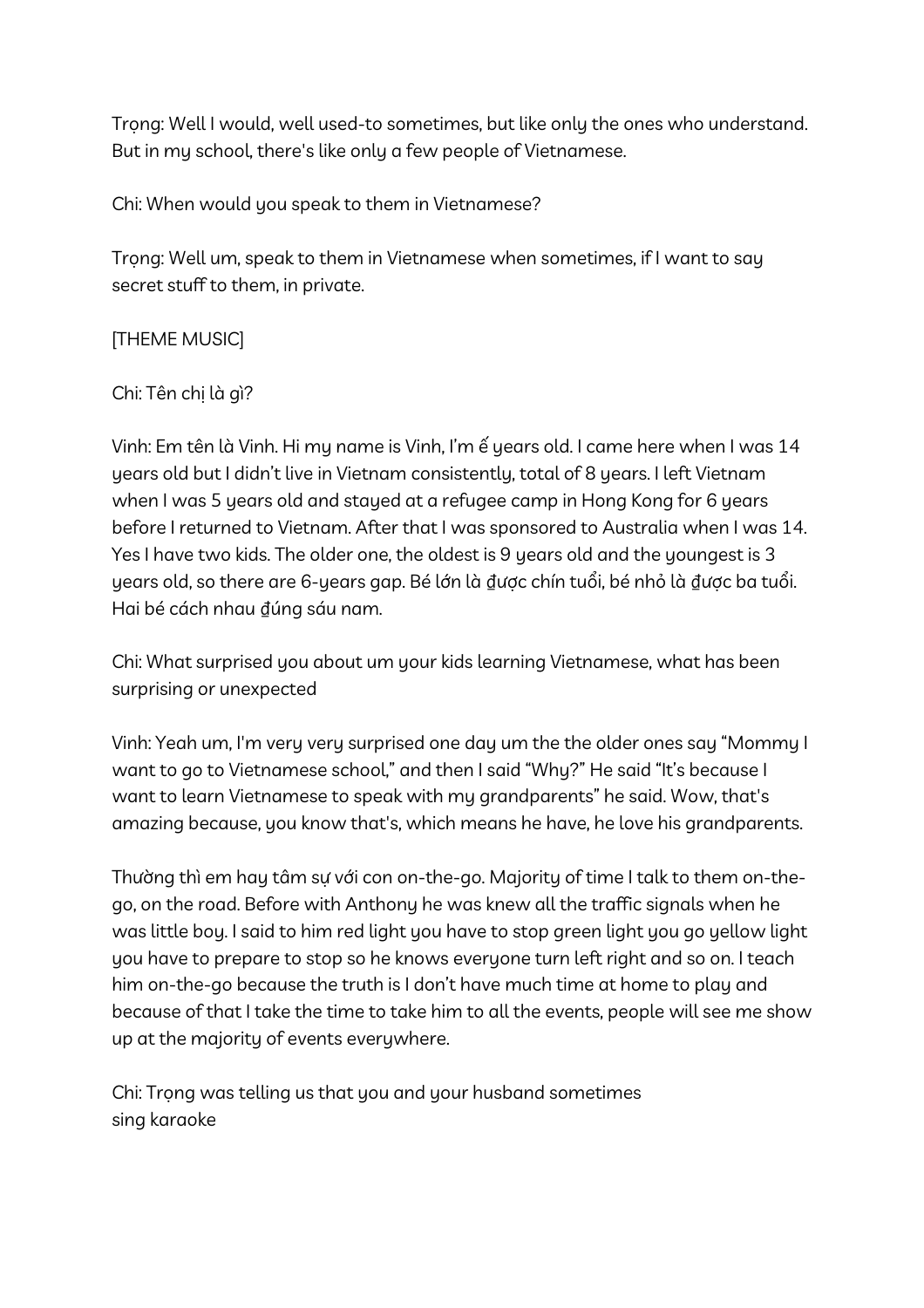Vinh: Yeah yeah. I try now I try to sing the song now he hates it, I sing so much "Thương ca tiếng Việt." Because like the little one one day I said to him you know during the lock down and he said he wants something for his birthday. Of course I will buy something for his birthday, but I said if you can remember this song, you don't have to remember the whole thing, just can follow the word so I try to let him, um learn how to read Vietnamese faster

We sing karaoke together and I try teach him like listen to Vietnamese and he repeat the song and he start learning the different word and how to pronounce them

Hoang: So he learns the words through singing?

Vinh: Yeah, a lot of the word through singing, and if he doesn't understand he ask me and I explain to him

[Audio of Vinh and Trong singing karaoke together approx. 40 seconds]

Chi: Is there anything you would like to say to all the kids and maybe even grownups who are learning another language like any words of encouragement

Vinh: I came to Australia I was 14 I know nothing English from zero until now. So I'm happy with how I can be more confident today even sometime I got accent, but who care, just try your best. Now my my son when this when my sons when they speak Vietnamese I can't expect them to speak with me like me but they can't expect me to speak English like them, because I'm not born in Australia. I come here when I'm old and they born in Australia they can't expect to speak Vietnamese so doesn't matter if you speak something when you say something wrong and people laugh at you. Forget about them, just move on and you'll be proud of yourself one day

Chi: As we're leaving, Trong's grandmother starts a game of hide and seek with Trong and his younger brother Bryan

Hoang: Chác Trọng ₫ang trốn kià, Trọng trốn song chưa?

[Audio of Trọng and Grandma playing hide and seek]

Grandma Toan: Trọng tiến bọ lắm. Đầu tiên học thì không muốn học tiếng Việt, vậy Bà phải đi học tiếng Anh để nói chuyện với cháu.